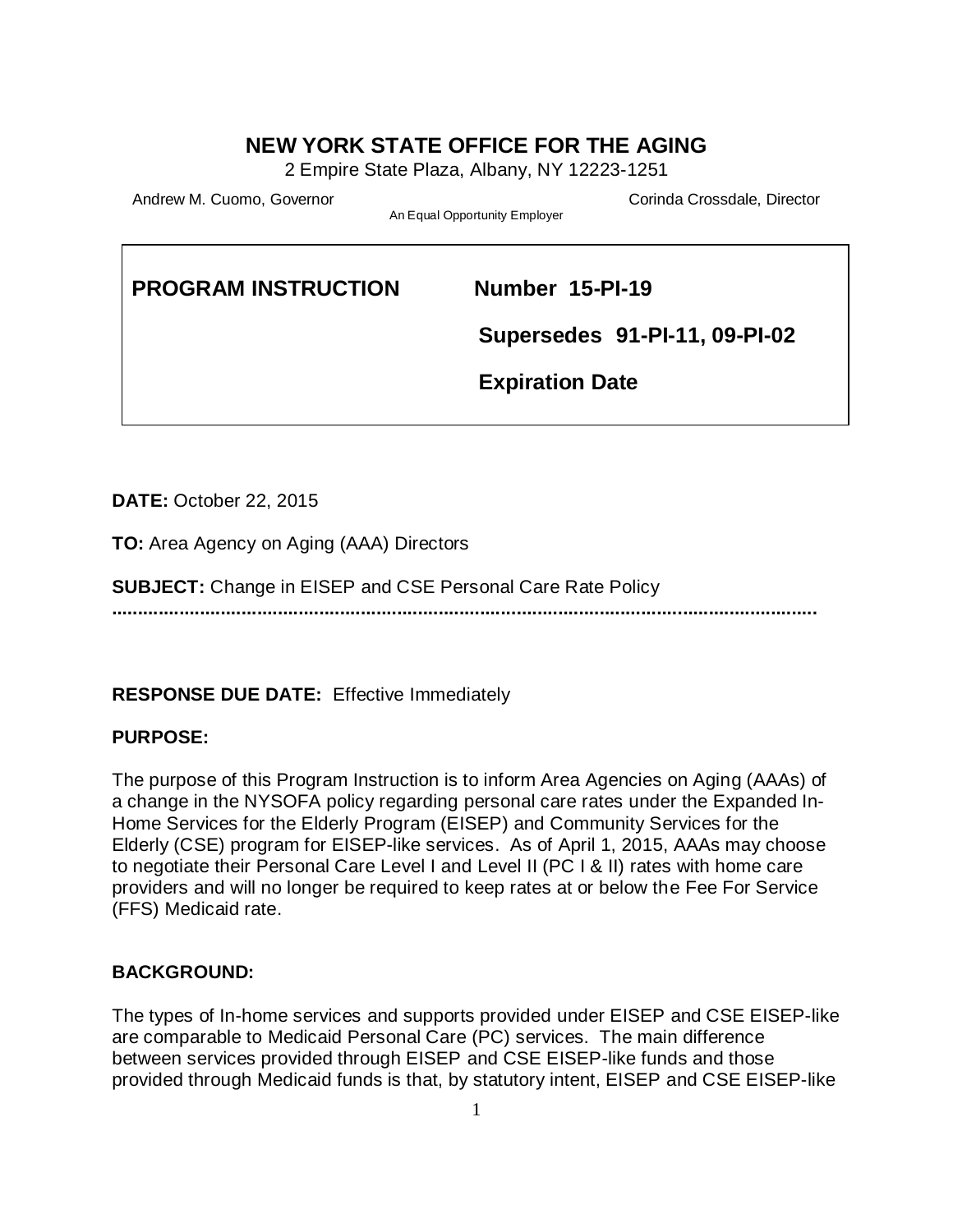in home services are considered non-medical. Therefore, NYSOFA does not require the inclusion of certain medical components and related costs, which are included in the Medicaid Personal Care Program.

The intent of the original rate requirement was to maintain equal access to the supply of In-home services for both Medicaid, EISEP and CSE EISEP-like clients. Consequently, it was determined that EISEP PC I & II rates should be no higher than the comparable Medicaid Personal Care rates. As such, the EISEP In-home Services Rate policy was established and stated that the cost per unit of EISEP In-home services cannot exceed the cost per unit (hour) of the comparable service provided under the Medicaid Personal Care Program. Effective April 1, 1991 (91-PI-11), this requirement was also applied to EISEP-like In-home services that were funded under CSE. If an AAA chose to pay a subcontractor at a unit cost higher than the comparable Medicaid rate, they were required to use local, non-matching dollars to pay for the amount of the unit cost that exceeded the Medicaid rate.

The Health Care Reform Act of 2002 (HCRA 2002) provided additional Federal and State Medicaid funds to improve the recruitment and retention of personal care aides and nursing supervisors and assessors. These funds were distributed through an addon to every unit of service provided to Medicaid clients by personal care aides and the nurses who supervised the aides and assessed the clients. In 2009, NYSOFA issued 09-PI-02, which allowed AAAs to pay up to the approved Medicaid rate, including the recruitment and retention add-on for In-Home services in order to continue to align the EISEP and CSE EISEP-like services with Medicaid.

Further, recent Medicaid reforms have resulted in Managed Long Term Care (MLTC) plans negotiating PC I & II rates directly with the service providers. Some AAAs may notice this change having an impact upon their ability to obtain personal care aides in a given service area. NYSOFA recognizes the challenges this new environment has created for AAAs in securing the PC I & II services needed.

This PI, 15-PI-19 changes the policy for EISEP and CSE EISEP-like Personal Care rates by removing the requirements previously set forth in the In-home Services Rate Policy. NYSOFA is providing the option and flexibility for the AAAs to negotiate PC I & II rates, which may exceed the annually approved Medicaid FFS rates. Note: The Medicaid FFS rates will still be available and updated annually on the Department of Health's website should AAAs choose to maintain their existing policy of staying at or below the approved Medicaid rate. These rates can be found at: [http://www.health.ny.gov/facilities/long\\_term\\_care/reimbursement/pcr](http://www.health.ny.gov/facilities/long_term_care/reimbursement/pcr)

#### **ACTION REQUESTED:**

There are no specific actions required for AAAs to proceed with negotiating PC rates at this time. As AAAs begin new procurement processes or enter into new contracts for PC services, they may exceed current Medicaid rates for those services if necessary, in